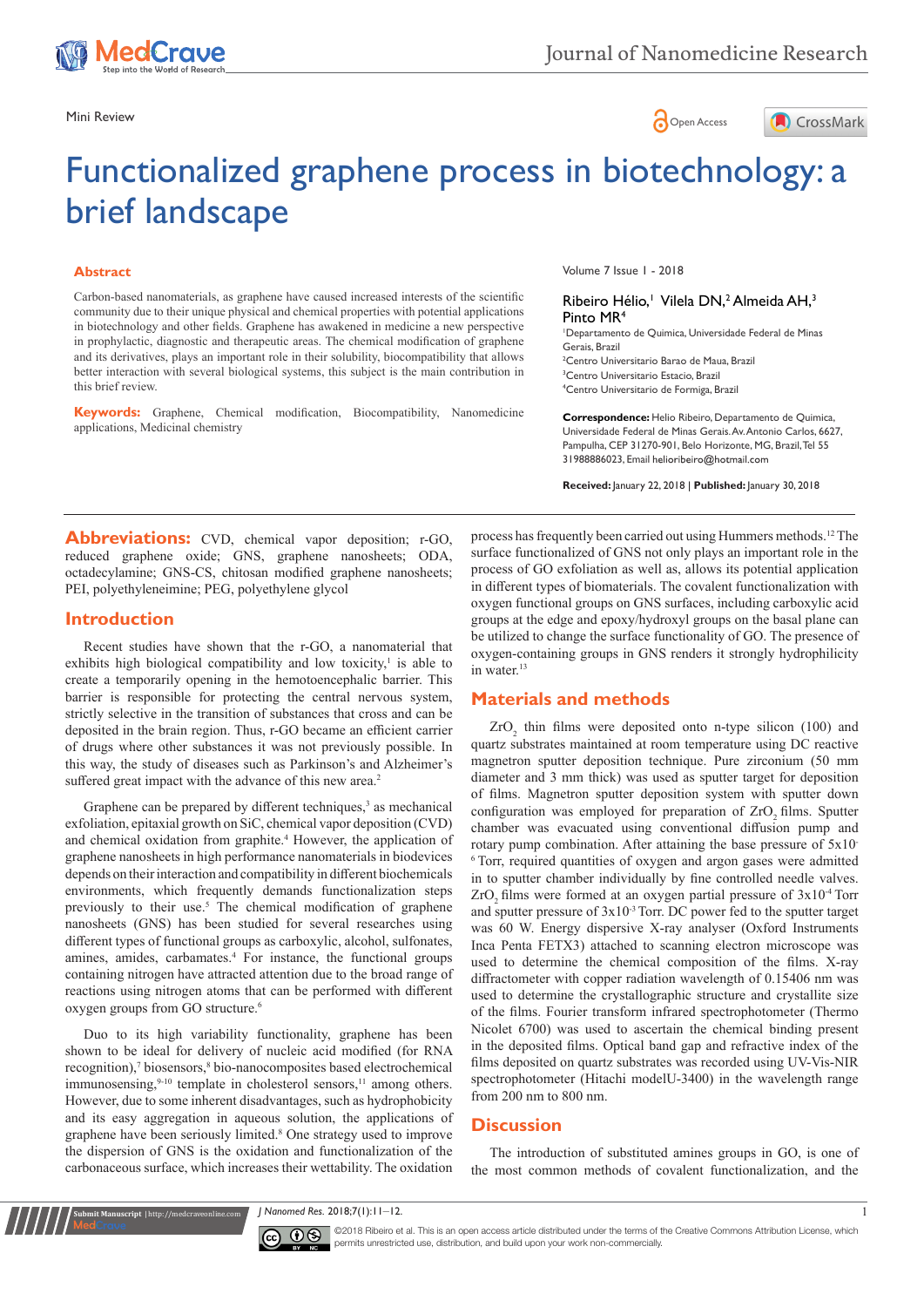final products have been investigated for various applications in biotechnology and nanomedicine applications. Thus, many researchers have developed functionalization processes these nanostructures adopted strategies based on carboxylation reactions. This reaction has a great advantage because the carboxylated graphene can be derivatized to ester or amide. The amine groups and hydroxyl groups on the basal plane of graphene oxide have also been used to attach polymers through either grafting-onto or grafting-from approaches.[14](https://medcraveonline.com/JNMR/functionalized-graphene-process-in-biotechnology-a-brief-landscape.html#ref14) One possible functionalization route is through reaction of the carboxylated groups (COOH) with thionyl chloride  $(SOCI2)$ ,<sup>5-15</sup> followed by an additional reaction with amine groups.[16](https://medcraveonline.com/JNMR/functionalized-graphene-process-in-biotechnology-a-brief-landscape.html#ref16) The functionalization process of GO can be achieved by different chemical species or groups, such as amine/amino acids, $^{17}$  $^{17}$  $^{17}$  4-aminobenzenesulfonic acid,  $4,4'$ -diaminodiphenyl ether,<sup>18</sup> 4-bromophenyl,<sup>[19](https://medcraveonline.com/JNMR/functionalized-graphene-process-in-biotechnology-a-brief-landscape.html#ref19)</sup> octadecylamine (ODA),15 isocyanates[,20](https://medcraveonline.com/JNMR/functionalized-graphene-process-in-biotechnology-a-brief-landscape.html#ref20) diisocyanate,[21](https://medcraveonline.com/JNMR/functionalized-graphene-process-in-biotechnology-a-brief-landscape.html#ref21) polyethylene glycol (for delivery of water-insoluble cancer drugs),<sup>[22](https://medcraveonline.com/JNMR/functionalized-graphene-process-in-biotechnology-a-brief-landscape.html#ref22)</sup> amine-functionalized porphyrin,<sup>[23](https://medcraveonline.com/JNMR/functionalized-graphene-process-in-biotechnology-a-brief-landscape.html#ref23)</sup> polyethylene glycol (PEG),<sup>22</sup> among others. Stankovich et al.,[20](https://medcraveonline.com/JNMR/functionalized-graphene-process-in-biotechnology-a-brief-landscape.html#ref20) functionalized covalently the GNS with amide and carbamate groups via methylene chloride. The isocyanate was ligated to carboxylic by hydroxyl groups and formation of amide and carbamate respectively which produced stable suspensions in all polar aprotic solvents.[20](https://medcraveonline.com/JNMR/functionalized-graphene-process-in-biotechnology-a-brief-landscape.html#ref20)

Chitosan modified graphene nanosheets (GNS-CS) were prepared under microwave irradiation in N,N-dimethylformamide medium by Hu et al.,<sup>24</sup>which involved the reaction between the carboxyl groups of GNS and the amine groups of chitosan followed by the reduction of GO in hydrazine hydrate. Chitosan, is a natural polymer biomaterial, is a high molecular weight poly-saccharide composed mainly of 2-amino-2-deoxy (1,4)-β-D-glucopyranose residue (or D-glucosamine units) and is derived from the extensive deacetylation of chitin. Duo to its nontoxicity, biocompatibility, biodegradability, bioactivity and solubility in aqueous medium, the chitosan and its derivatives, have become increasingly important biomaterials in biotechnology[.25](https://medcraveonline.com/JNMR/functionalized-graphene-process-in-biotechnology-a-brief-landscape.html#ref25) The specific structure and properties of GNS-CS has attracted significant interest in a broad range of applications such as biomedicine, agriculture, food package film, water treatment, bone substitutes, among other applications.<sup>[26](https://medcraveonline.com/JNMR/functionalized-graphene-process-in-biotechnology-a-brief-landscape.html#ref26)</sup>

Shan et al.,<sup>[27](https://medcraveonline.com/JNMR/functionalized-graphene-process-in-biotechnology-a-brief-landscape.html#ref27)</sup> functionalized GNS with polyethyleneimine (PEI) that is a water-soluble polymer with amine groups in the molecular backbone, which provides a positive charged structure in the acid solution. Due to its active amine groups, PEI can react with other biomaterials with some certain active groups, such as carboxyl or epoxy groups. These properties of PEI make it an ideal candidate for the modification of graphene and further extend its application. PEI was grafted covalently onto GNS via the nucleophilic ring-opening reaction between the amine groups of PEI and epoxy groups of GO. Since it was positively charged, this biocomposite had an excellent dispersibility in water<sup>[27](https://medcraveonline.com/JNMR/functionalized-graphene-process-in-biotechnology-a-brief-landscape.html#ref27)</sup> Due to the excellent dispersibility of PEIgraphene with active amino groups, this biomaterial becomes feasible for constructing of nanocomposites with attractive biotechnology properties.

Among other important applications, we can highlight the use of GNS in conjunction with polyethylene glycol, (PEG) a reagent of great biological potential. The combination between GNS and PEG changes their surfaces properties increasing the biocompatibility of the final compound.[28-](https://medcraveonline.com/JNMR/functionalized-graphene-process-in-biotechnology-a-brief-landscape.html#ref28)29 In view of such premises, also with the aim of making its use more efficient and specific, conjugations between r-GO and other substances are necessary and challenging.

# **Conclusion**

In all cases previously mentioned, the modified surface of GNS and

its derivates prevents their agglomeration and facilitates the formation of stable dispersions in different solvents, thus, facilitating their interaction in several biological systems. The modified GNS might be expected as potential application in several bio-devices in drugs delivery, biosensors, biocatalyst, biological robots in nanomedicine. In this way, the chemical modification process of graphene is an important subject that must be considered.

## **Acknowledgements**

H Ribeiro is grateful to the Brazilian agency CNPq for financial support. The authors are also thankful to Chemistry Department - Brazil.

# **Conflicts of interest**

The authors declare no conflict of interest.

#### **References**

- 1. [Xu Z, Wang S, Li Y, et al. Covalent Functionalization of Graphene Oxide](http://pubs.acs.org/doi/abs/10.1021/am505308f)  [with Biocompatible Poly\(ethylene glycol\) for Delivery of Paclitaxel.](http://pubs.acs.org/doi/abs/10.1021/am505308f)  *[ACS Applied Materials & Interfaces](http://pubs.acs.org/doi/abs/10.1021/am505308f)*. 2014;6(19):17268‒17276.
- 2. [Mendonça MC, Soares ES, de Jesus MB, et al. Reduced graphene](https://www.ncbi.nlm.nih.gov/pubmed/26518450)  oxide induces transient blood-brain barrier opening: an *in vivo* study. *J [Nanobiotechnology](https://www.ncbi.nlm.nih.gov/pubmed/26518450)*. 2015;13:78.
- 3. [Wu SY, An SS, Hulme J. Current applications of graphene oxide in](https://www.ncbi.nlm.nih.gov/pubmed/26345988/)  nanomedicine. *[Int J Nanomedicine](https://www.ncbi.nlm.nih.gov/pubmed/26345988/)*. 2015;10:9-24.
- 4. [Kuila T, Bose S, Mishra AK, et al. Chemical functionalization](https://www.sciencedirect.com/science/article/pii/S0079642512000254)  [of graphene and its applications.](https://www.sciencedirect.com/science/article/pii/S0079642512000254) *Progress in Materials Science*. [2012;57\(7\):1061‒1105.](https://www.sciencedirect.com/science/article/pii/S0079642512000254)
- 5. [Ribeiro H, Silva WM, Rodrigues MTF, et al. Glass transition](https://link.springer.com/article/10.1007/s10853-013-7478-3)  [improvement in epoxy/graphene composites.](https://link.springer.com/article/10.1007/s10853-013-7478-3) *Journal of Materials Science*[. 2013;48\(22\):7883‒7892.](https://link.springer.com/article/10.1007/s10853-013-7478-3)
- 6. [Kim JK, Yang SY, Lee Y, et al. Functional nanomaterials based](http://www.x-mol.com/paper/s3920058;JSESSIONID=33db297d-57ea-4dbb-a7ff-7e79b2e23670)  [on block copolymer self‒assembly.](http://www.x-mol.com/paper/s3920058;JSESSIONID=33db297d-57ea-4dbb-a7ff-7e79b2e23670) *Progress in Polymer Science*. [2010;35\(11\):1325‒1349.](http://www.x-mol.com/paper/s3920058;JSESSIONID=33db297d-57ea-4dbb-a7ff-7e79b2e23670)
- 7. Dong H, Ding L, Yan F, et al. The use of polyethylenimine-grafted [graphene nanoribbon for cellular delivery of locked nucleic acid](https://www.ncbi.nlm.nih.gov/pubmed/21354613)  [modified molecular beacon for recognition of microRNA.](https://www.ncbi.nlm.nih.gov/pubmed/21354613) *Biomaterials*. [2011;32\(15\):3875‒3882.](https://www.ncbi.nlm.nih.gov/pubmed/21354613)
- 8. [Zhang Q, Wu S, Zhang L, et al. Fabrication of polymeric ionic liquid/](https://www.ncbi.nlm.nih.gov/pubmed/21159504) [graphene nanocomposite for glucose oxidase immobilization and direct](https://www.ncbi.nlm.nih.gov/pubmed/21159504)  electrochemistry. *[Biosensors and Bioelectronics](https://www.ncbi.nlm.nih.gov/pubmed/21159504)*. 2011;26(5):2632-2637.
- 9. [Jiang Y, Zhang Q, Li F, et al. Glucose oxidase and graphene](http://agris.fao.org/agris-search/search.do?recordID=US201500118463)  [bionanocomposite bridged by ionic liquid unit for glucose biosensing](http://agris.fao.org/agris-search/search.do?recordID=US201500118463)  application. *[Sensors and Actuators B: Chemical](http://agris.fao.org/agris-search/search.do?recordID=US201500118463).* 2012;161(1):728-733.
- 10. Sharma P, Tuteja SK, Bhalla V, et al. Bio-functionalized graphene[graphene oxide nanocomposite based electrochemical immunosensing.](https://www.ncbi.nlm.nih.gov/pubmed/22884654/)  *[Biosensors and Bioelectronics](https://www.ncbi.nlm.nih.gov/pubmed/22884654/)*. 2013:39(1):99-105.
- 11. Zhang M, Yuan R, Chai Y, et al. Cerium oxide-graphene as the matrix for cholesterol sensor. *[Analytical Biochemistry](https://www.ncbi.nlm.nih.gov/pubmed/23380308)*. 2013;436(2):69-74.
- 12. [Marcano DC, Kosynkin DV, Berlin JM, et al.](http://pubs.acs.org/doi/abs/10.1021/nn1006368) *Improved synthesis of [graphene oxide. ACS nano](http://pubs.acs.org/doi/abs/10.1021/nn1006368)*. 20104(8):4806‒4814.
- 13. Stankovich S, Dikin DA, Dommett GH, et al. Graphene-based [composite materials.](https://www.ncbi.nlm.nih.gov/pubmed/16855586) *Nature*. 2006;442:282.
- 14. [Singh V, Joung D, Zhai L, et al. Graphene based materials: Past, present](https://www.sciencedirect.com/science/article/pii/S0079642511000442)  and future. *[Progress in Materials Science](https://www.sciencedirect.com/science/article/pii/S0079642511000442)*. 2011;56(8):1178-1271.
- 15. [Niyogi S, Bekyarova E, Itkis ME, et al. Solution Properties of Graphite](https://www.ncbi.nlm.nih.gov/pubmed/16771469)  and Graphene. *J Am Chem Soc.* 2006;128(24):7720-7721.

**Citation:** Ribeiro H, Vilela DN, Almeida AH, et al. Functionalized graphene process in biotechnology: a brief landscape. *J Nanomed Res.* 2018;7(1):1‒6. DOI: [10.15406/jnmr.2018.07.00171](https://doi.org/10.15406/jnmr.2018.07.00171)